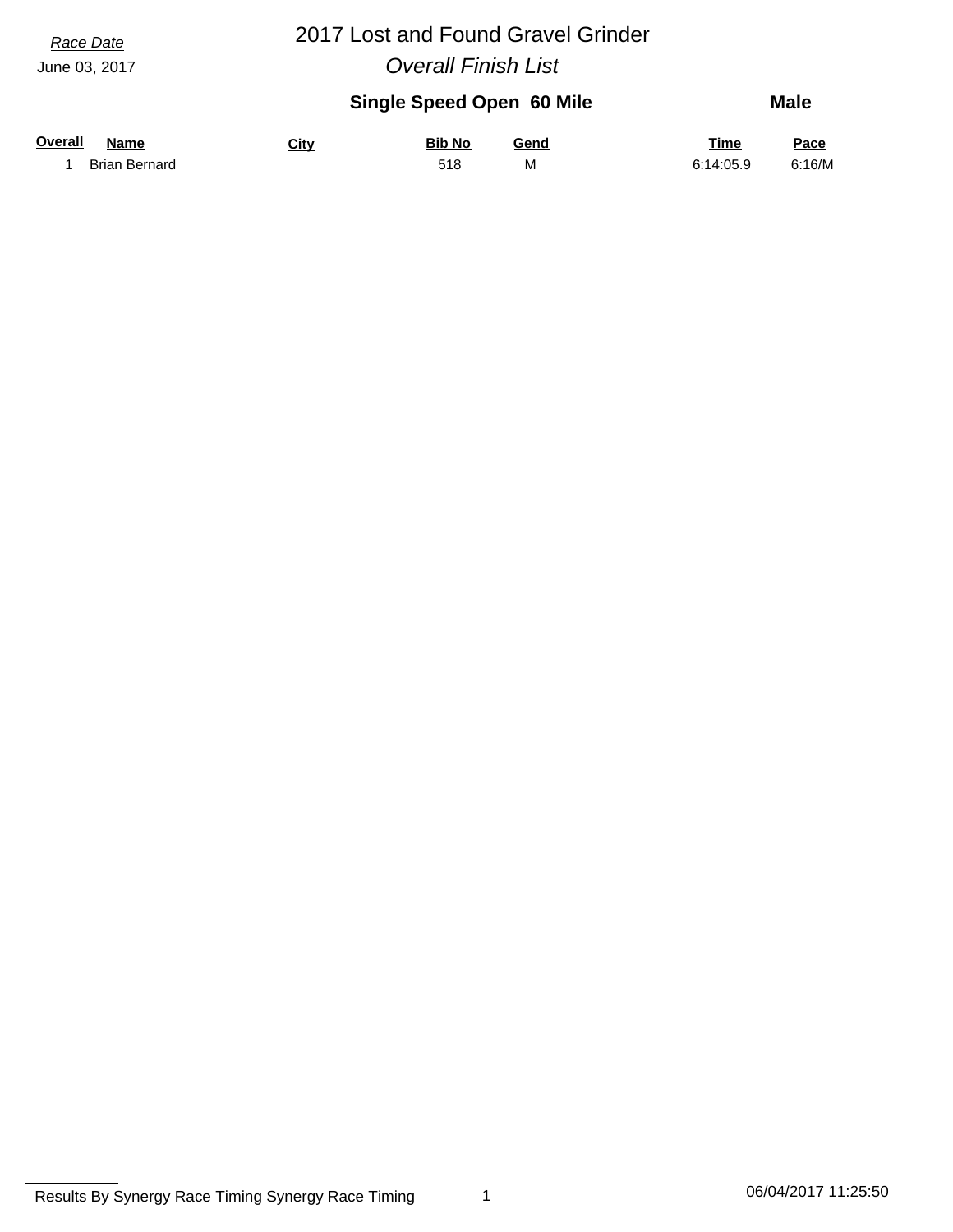# *Race Date* 2017 Lost and Found Gravel Grinder *Overall Finish List*

## **Junior Men 60 Mile**

### **Male**

| Overall | Name            | <b>City</b> | <b>Bib No</b> | Gend | Time      | Pace   |
|---------|-----------------|-------------|---------------|------|-----------|--------|
|         | Nathan Vahlberg |             | 809           | М    | 4:09:26.6 | 4:11/M |
|         | Brian Kalcic    |             | 651           | M    | 4:34:58.0 | 4:37/M |
|         | Massimo Morson  |             | 702           | М    | 5:24:03.2 | 5:24/M |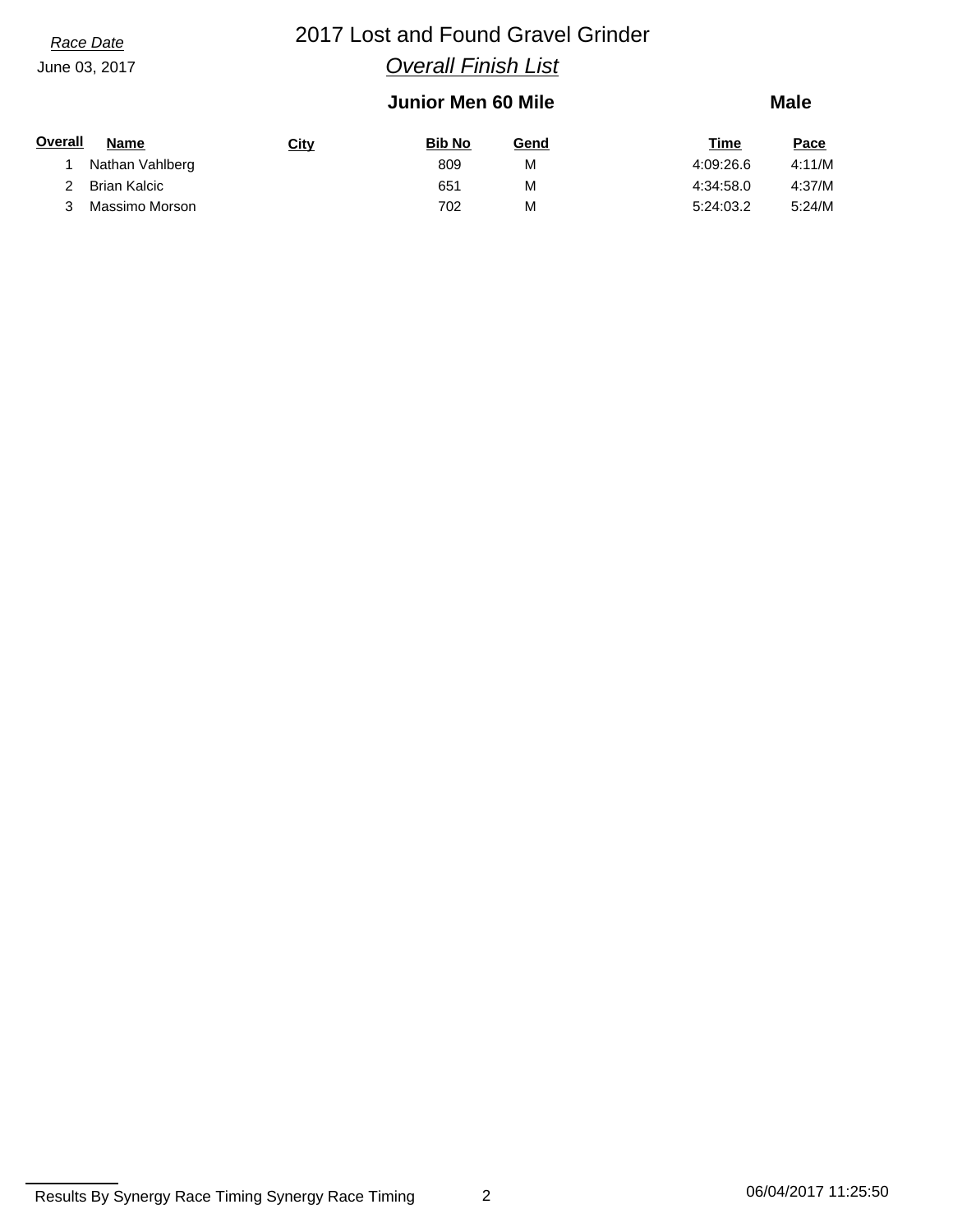# *Race Date* 2017 Lost and Found Gravel Grinder *Overall Finish List*

## **Men 30 & Under 60 Mile**

### **Male**

| Overall | Name                   | City           | <b>Bib No</b> | Gend | Time      | Pace   |
|---------|------------------------|----------------|---------------|------|-----------|--------|
|         | Franz Bernstein        |                | 519           | м    | 3:32:16.4 | 3:32/M |
| 2       | Nicholas Quiroz        |                | 738           | M    | 4:15:16.5 | 4:16/M |
| 3       | Eric Brodell           |                | 529           | м    | 4:26:39.8 | 4:29/M |
| 4       | Jeremy Blencowe        |                | 523           | M    | 4:38:54.1 | 4:39/M |
| 5       | David Evans            | <b>RENO NV</b> | 587           | M    | 4:43:10.7 | 4:46/M |
| 6       | Michael Merlone        |                | 690           | M    | 4:53:21.2 | 4:54/M |
|         | Iver Johnson           |                | 648           | M    | 5:05:42.2 | 5:08/M |
| 8       | <b>Thomas Beile</b>    |                | 515           | M    | 5:28:55.8 | 5:31/M |
| 9       | <b>Travis Schaller</b> |                | 764           | M    | 5:41:17.3 | 5:42/M |
| 10      | Mike Skalnik           |                | 777           | M    | 5:53:40.7 | 5:56/M |
| 11      | Alexander Kassan       |                | 656           | M    | 6:03:46.5 | 6:05/M |

Results By Synergy Race Timing Synergy Race Timing 3 3 06/04/2017 11:25:50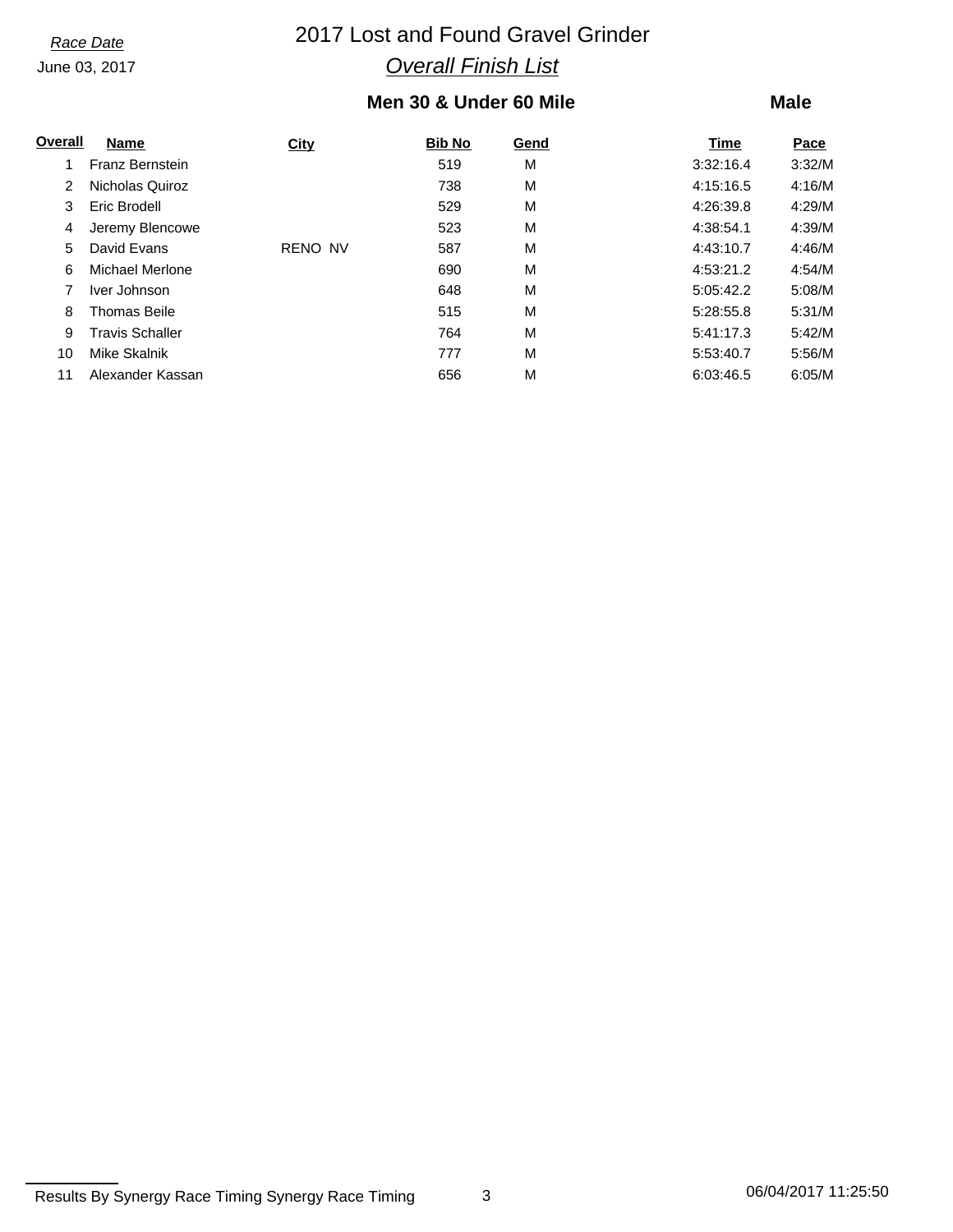# *Race Date* 2017 Lost and Found Gravel Grinder *Overall Finish List*

## **Men 31-40 60 Mile**

### **Male**

| <b>Overall</b> | <b>Name</b>            | City             | <b>Bib No</b> | Gend | <b>Time</b> | Pace   |
|----------------|------------------------|------------------|---------------|------|-------------|--------|
| 1              | Aron Yevuta            |                  | 831           | M    | 3:38:16.4   | 3:38/M |
| 2              | Paul Connelly          |                  | 729           | M    | 3:41:18.6   | 3:42/M |
| 3              | <b>Richard Nielson</b> |                  | 712           | M    | 3:51:42.1   | 3:52/M |
| 4              | Nate Pearson           |                  | 842           | M    | 4:02:05.0   | 4:04/M |
| 5              | Cory Caldwell          |                  | 841           | M    | 4:10:57.9   | 4:12/M |
| 6              | Jason Clark            |                  | 549           | M    | 4:12:21.9   | 4:14/M |
| 7              | jason figone           |                  | 593           | M    | 4:20:32.3   | 4:21/M |
| 8              | Joseph Lange           |                  | 667           | M    | 4:23:17.1   | 4:24/M |
| 9              | <b>Scott Ritter</b>    |                  | 747           | M    | 4:23:21.3   | 4:24/M |
| 10             | Kenny Lehman           |                  | 673           | M    | 4:28:12.4   | 4:29/M |
| 11             | Cameron Heggi          |                  | 627           | M    | 4:32:33.8   | 4:35/M |
| 12             | chris williams         |                  | 825           | M    | 4:33:41.1   | 4:34/M |
| 13             | <b>Brian Sanders</b>   |                  | 759           | M    | 4:34:28.6   | 4:36/M |
| 14             | Jake Goldfield         | San Francisco CA | 616           | M    | 4:38:47.5   | 4:40/M |
| 15             | Devin Connell          |                  | 558           | M    | 4:38:53.9   | 4:40/M |
| 16             | Josh Bullock           |                  | 535           | M    | 4:39:00.5   | 4:41/M |
| 17             | <b>Edward Goldman</b>  |                  | 617           | M    | 4:39:54.9   | 4:41/M |
| 18             | Rowie Jaron            |                  | 642           | M    | 4:40:37.1   | 4:41/M |
| 19             | corby cobb             |                  | 553           | M    | 4:42:44.2   | 4:44/M |
| 20             | Jon Shea               |                  | 770           | M    | 4:43:00.6   | 4:44/M |
| 21             | <b>Garth Talbott</b>   |                  | 798           | M    | 4:47:23.3   | 4:48/M |
| 22             | Chad Strahlo           |                  | 790           | M    | 4:56:13.0   | 4:57/M |
| 23             | Alexander Mehran       |                  | 689           | M    | 4:58:41.7   | 5:01/M |
| 24             | <b>Brian Neumann</b>   |                  | 709           | M    | 5:09:18.3   | 5:11/M |
| 25             | Eric Persha            |                  | 731           | M    | 5:16:38.9   | 5:17/M |
| 26             | Jason Mitchell         | Vacaville CA     | 696           | M    | 5:16:40.7   | 5:17/M |
| 27             | Anthony Coando         |                  | 845           | M    | 5:22:57.1   | 5:24/M |
| 28             | <b>Travis Anderson</b> |                  | 506           | M    | 5:37:40.7   | 5:40/M |
| 29             | Kim van Berkel         |                  | 811           | M    | 5:40:59.4   | 5:42/M |
| 30             | Jay Underwood          |                  | 808           | M    | 5:41:10.8   | 5:42/M |
| 31             | Ryan Brenner           |                  | 528           | M    | 5:41:14.1   | 5:42/M |
| 32             | <b>Brian Tong</b>      |                  | 840           | M    | 5:41:47.5   | 5:44/M |
| 33             | Wes Hermann            |                  | 629           | M    | 5:42:17.9   | 5:43/M |
| 34             | Sal Rappa              |                  | 740           | M    | 5:48:14.2   | 5:50/M |
|                |                        |                  |               |      |             |        |

Results By Synergy Race Timing Synergy Race Timing 4 1 1 1 1 1 1 1 1 1 1 1 1 1 1 1 1 25:52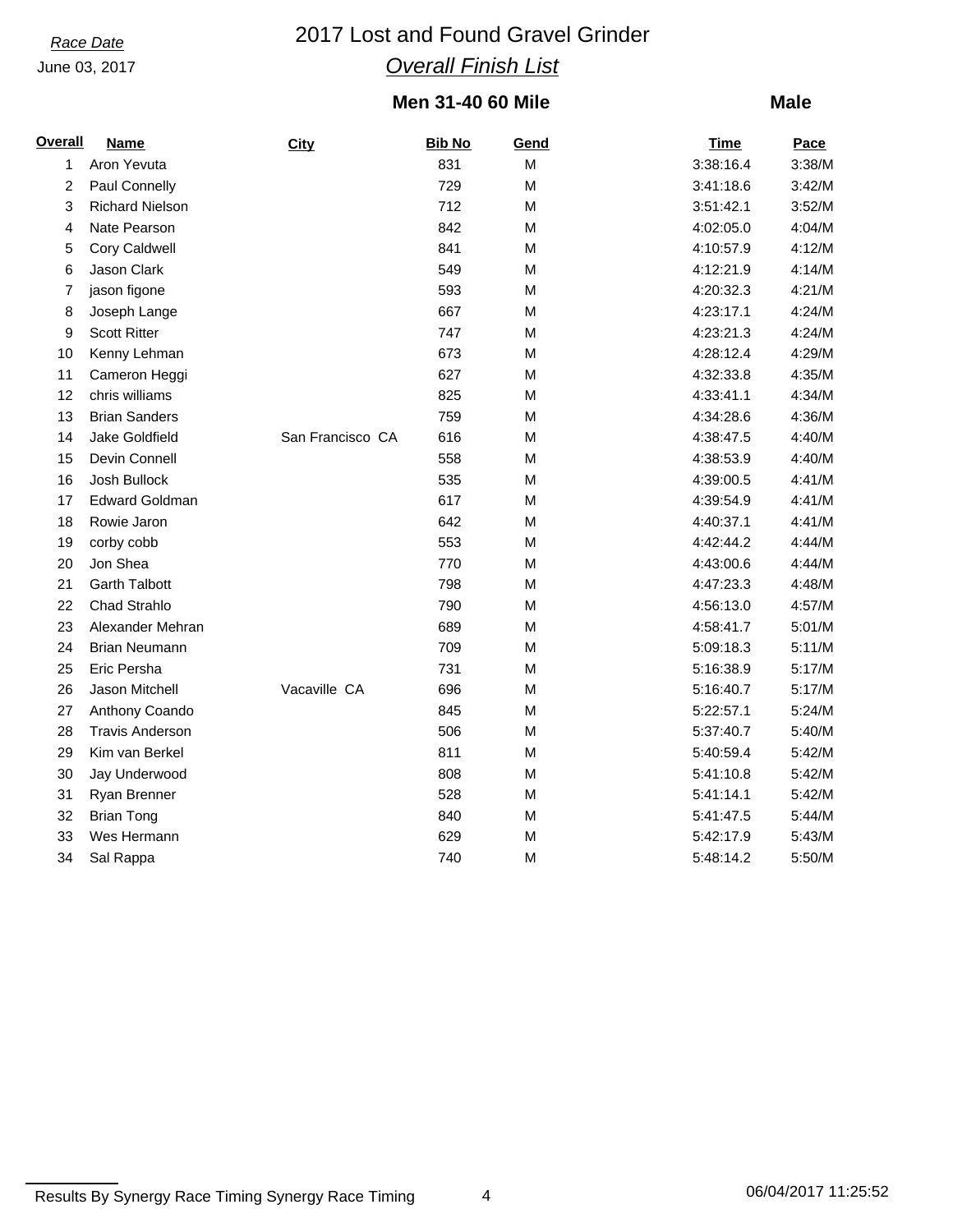# *Race Date* 2017 Lost and Found Gravel Grinder *Overall Finish List*

## **Men 41-50 60 Mile**

### **Male**

| <b>Overall</b> | <b>Name</b>             | City | <b>Bib No</b> | Gend | <b>Time</b> | Pace   |
|----------------|-------------------------|------|---------------|------|-------------|--------|
| 1              | Jon Pritchett           |      | 737           | M    | 3:45:38.7   | 3:46/M |
| 2              | Danny Wasson            |      | 821           | M    | 3:49:55.6   | 3:50/M |
| 3              | Eddy MacLeod            |      | 679           | M    | 3:49:58.7   | 3:51/M |
| 4              | Sean Frey               |      | 606           | M    | 3:51:46.9   | 3:54/M |
| 5              | Ken Skogerson           |      | 778           | M    | 3:53:25.4   | 3:55/M |
| 6              | jason salas             |      | 758           | M    | 3:54:09.4   | 3:55/M |
| 7              | Noah Campbell           |      | 539           | M    | 3:55:34.0   | 3:56/M |
| 8              | Matthew Steingrebe      |      | 786           | M    | 3:58:28.2   | 3:58/M |
| 9              | Chad Timmerman          |      | 843           | M    | 4:00:14.1   | 4:02/M |
| 10             | <b>Blake Heinlein</b>   |      | 628           | M    | 4:01:43.9   | 4:02/M |
| 11             | Joseph Bootier          |      | 525           | M    | 4:03:03.6   | 4:03/M |
| 12             | <b>Colby Stott</b>      |      | 789           | M    | 4:05:11.5   | 4:06/M |
| 13             | Christopher Brown       |      | 531           | M    | 4:06:02.8   | 4:06/M |
| 14             | John Vahlberg           |      | 810           | M    | 4:09:27.4   | 4:11/M |
| 15             | Robbie Robertson        |      | 748           | M    | 4:10:05.2   | 4:10/M |
| 16             | Eric Strempke           |      | 791           | M    | 4:10:48.0   | 4:12/M |
| 17             | Nicholas Rab            |      | 739           | M    | 4:10:56.2   | 4:12/M |
| 18             | dan Tebbs               |      | 800           | M    | 4:11:19.2   | 4:12/M |
| 19             | Andy Schuetz            |      | 765           | M    | 4:11:33.1   | 4:12/M |
| 20             | Jonathan Piland         |      | 733           | M    | 4:13:07.0   | 4:13/M |
| 21             | James Thurlow           |      | 802           | M    | 4:13:30.0   | 4:16/M |
| 22             | Pete Zlatnik            |      | 836           | M    | 4:16:23.2   | 4:18/M |
| 23             | <b>Ryan Servatius</b>   |      | 769           | M    | 4:17:59.9   | 4:18/M |
| 24             | <b>Brendan Fowler</b>   |      | 604           | M    | 4:19:11.3   | 4:19/M |
| 25             | Mike Giomi              |      | 615           | M    | 4:21:33.0   | 4:22/M |
| 26             | Andy Casarez            |      | 543           | M    | 4:23:14.7   | 4:24/M |
| 27             | <b>Bruce Gardner</b>    |      | 609           | M    | 4:23:32.0   | 4:25/M |
|                | <b>Matthew Sacht</b>    |      | 757           | M    |             |        |
| 28             |                         |      |               |      | 4:24:46.2   | 4:25/M |
| 29             | Patrick Monroe          |      | 698           | M    | 4:25:47.9   | 4:26/M |
| 30             | Ryan Zahner             |      | 834           | M    | 4:26:41.5   | 4:28/M |
| 31             | Eric Sirois             |      | 775           | M    | 4:28:07.9   | 4:29/M |
| 32             | Michael Steyer          |      | 787           | M    | 4:29:26.0   | 4:30/M |
| 33             | Michael Oliver          |      | 714           | M    | 4:29:37.4   | 4:30/M |
| 34             | Anthony Funk            |      | 607           | M    | 4:30:01.1   | 4:31/M |
| 35             | Jospeh Gildner          |      | 612           | M    | 4:31:01.8   | 4:33/M |
| 36             | Harry Lee               |      | 672           | M    | 4:32:05.3   | 4:34/M |
| 37             | Spencer Ericksen        |      | 586           | M    | 4:33:57.2   | 4:34/M |
| 38             | Tim Owen                |      | 844           | M    | 4:33:58.2   | 4:35/M |
| 39             | <b>Charles Himes</b>    |      | 631           | M    | 4:34:43.6   | 4:35/M |
| 40             | <b>Mark Fitzsimmons</b> |      | 597           | M    | 4:35:51.8   | 4:38/M |
| 41             | Jonathan Peischl        |      | 727           | M    | 4:37:03.2   | 4:38/M |
| 42             | Jonnie Diederich        |      | 571           | M    | 4:37:14.4   | 4:38/M |
| 43             | Nick Albonico           |      | 502           | M    | 4:37:27.0   | 4:38/M |
| 44             | John Hughes             |      | 637           | M    | 4:38:52.5   | 4:40/M |
| 45             | <b>Todd Lansing</b>     |      | 669           | M    | 4:40:11.0   | 4:42/M |
| 46             | Jason Cruz              |      | 561           | M    | 4:46:49.1   | 4:47/M |
| 47             | <b>Brian Condrey</b>    |      | 557           | M    | 4:49:46.7   | 4:51/M |

Results By Synergy Race Timing Synergy Race Timing 5 5 06/04/2017 11:25:53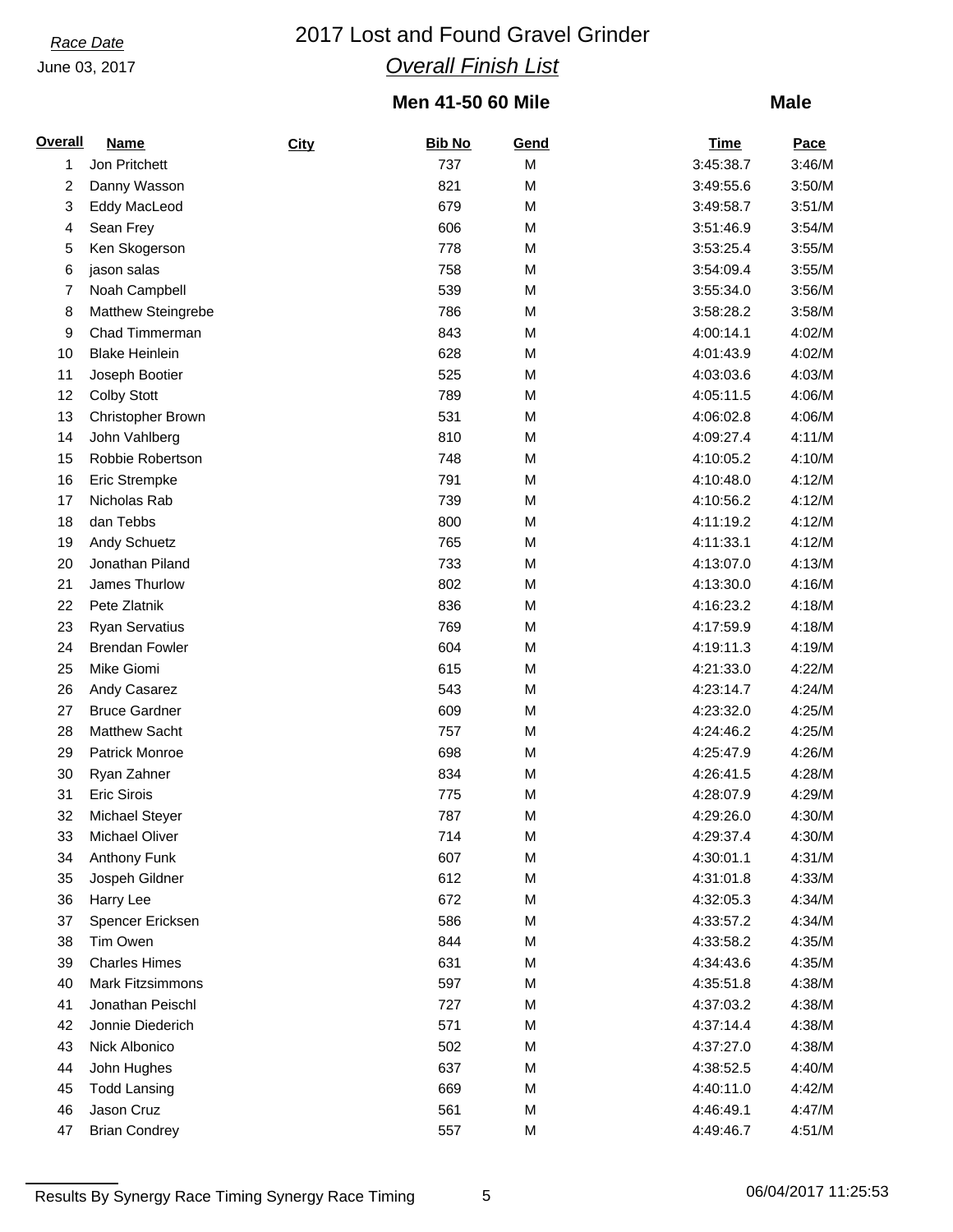# *Race Date* 2017 Lost and Found Gravel Grinder *Overall Finish List*

## **Men 41-50 60 Mile**

### **Male**

| <b>Overall</b> | <b>Name</b>            | City | <b>Bib No</b> | Gend | <b>Time</b> | Pace   |
|----------------|------------------------|------|---------------|------|-------------|--------|
| 48             | Mike Yaun              |      | 830           | M    | 4:54:48.3   | 4:57/M |
| 49             | mark musco             |      | 705           | M    | 4:58:38.0   | 5:01/M |
| 50             | Tim Christophersen     |      | 548           | M    | 4:59:23.7   | 5:01/M |
| 51             | Ben Webster            |      | 823           | M    | 5:02:17.3   | 5:03/M |
| 52             | John Hopwood           |      | 634           | M    | 5:05:08.3   | 5:06/M |
| 53             | Justin Laubach         |      | 671           | M    | 5:07:30.1   | 5:10/M |
| 54             | Jean-Philippe Vine     |      | 816           | M    | 5:09:06.0   | 5:10/M |
| 55             | John Cunningham        |      | 562           | M    | 5:10:00.7   | 5:11/M |
| 56             | Jay Garrard            |      | 610           | M    | 5:12:09.6   | 5:13/M |
| 57             | Dennis Brodowski       |      | 530           | M    | 5:18:33.5   | 5:19/M |
| 58             | <b>Chris Perry</b>     |      | 728           | M    | 5:27:53.8   | 5:30/M |
| 59             | simon buckrtout        |      | 533           | M    | 5:28:30.8   | 5:30/M |
| 60             | Steven Hammond         |      | 625           | M    | 5:28:34.8   | 5:30/M |
| 61             | <b>Chad Reynolds</b>   |      | 743           | M    | 5:28:36.1   | 5:30/M |
| 62             | <b>Tracy Whitaker</b>  |      | 824           | M    | 5:29:22.0   | 5:31/M |
| 63             | Philip Agnew           |      | 501           | M    | 5:30:30.7   | 5:32/M |
| 64             | Jon Vongschanphen      |      | 817           | M    | 5:30:36.2   | 5:32/M |
| 65             | Chris DuBurg           |      | 578           | M    | 5:35:55.7   | 5:38/M |
| 66             | Peter Atwood           |      | 511           | M    | 5:37:28.4   | 5:40/M |
| 67             | Jess Ruefli            |      | 754           | M    | 5:39:51.3   | 5:41/M |
| 68             | Ross Schaefer          |      | 763           | M    | 5:40:33.4   | 5:42/M |
| 69             | Sean Fitzpatrick       |      | 596           | M    | 5:41:11.5   | 5:42/M |
| 70             | <b>Rich Schwerin</b>   |      | 766           | M    | 5:51:19.6   | 5:53/M |
| 71             | Jay Ruzicka            |      | 756           | M    | 6:01:37.9   | 6:03/M |
| 72             | Anson Moran            |      | 700           | M    | 6:23:15.5   | 6:25/M |
| 73             | <b>Bhavik Joshi</b>    |      | 649           | M    | 6:25:15.8   | 6:26/M |
| 74             | <b>Chris Dougherty</b> |      | 574           | M    | 6:27:39.2   | 6:30/M |
| 75             | CHRISTOPHER SHULTZ     |      | 773           | M    | 6:27:40.5   | 6:30/M |
| 76             | <b>Eric Carlson</b>    |      | 542           | M    | 6:57:28.7   | 6:58/M |

Results By Synergy Race Timing Synergy Race Timing 6 06/04/2017 11:25:54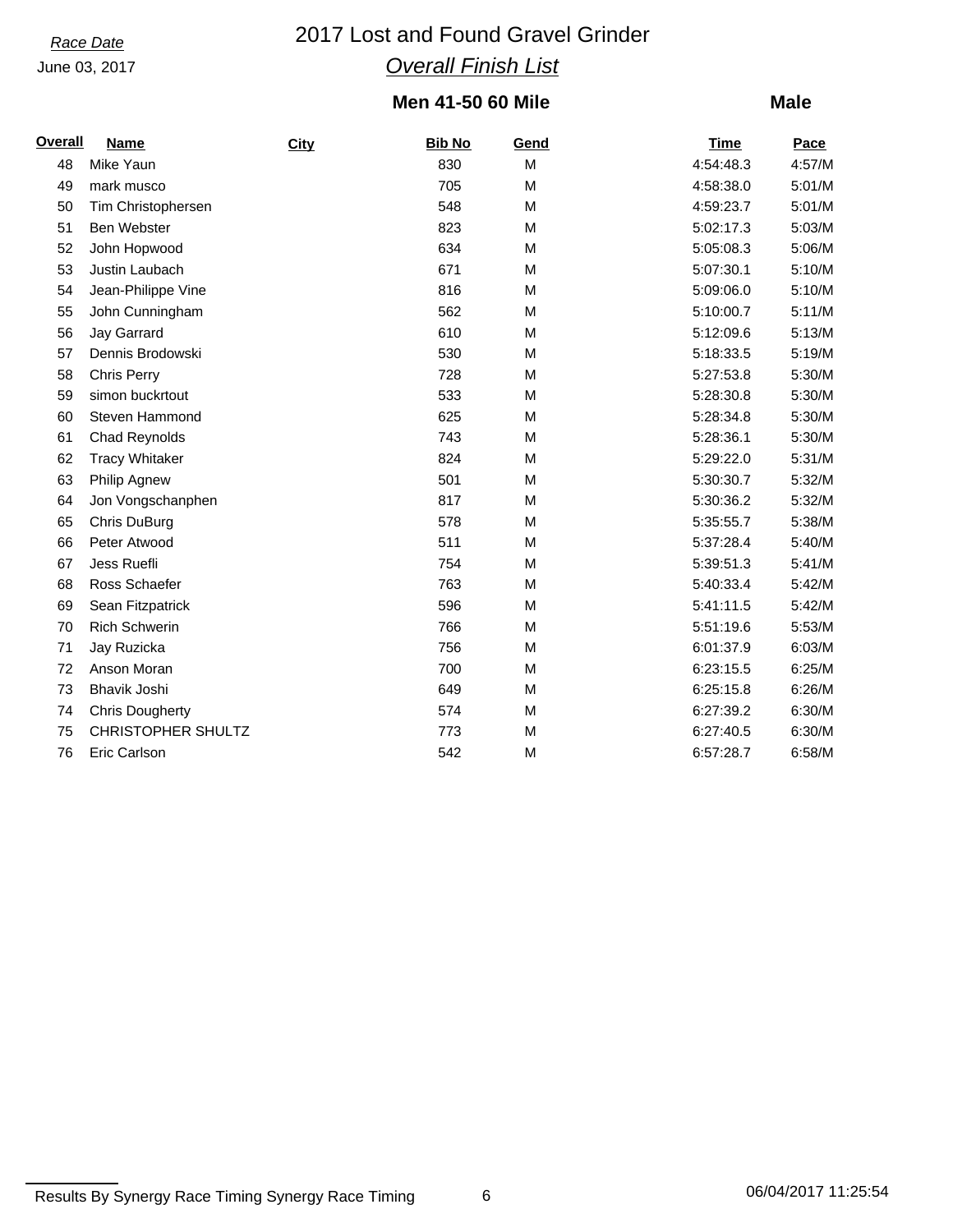# *Race Date* 2017 Lost and Found Gravel Grinder *Overall Finish List*

## **Men 51-60 60 Mile**

### **Male**

| <b>Overall</b> | <b>Name</b>               | City | <b>Bib No</b> | Gend | <b>Time</b> | <b>Pace</b> |
|----------------|---------------------------|------|---------------|------|-------------|-------------|
| 1              | Roger Burns               |      | 537           | M    | 3:32:59.8   | 3:33/M      |
| 2              | Daniel Goldsmith          |      | 618           | M    | 3:38:28.6   | 3:39/M      |
| 3              | jim atkinson              |      | 510           | M    | 3:40:40.1   | 3:41/M      |
| 4              | mike Scarborough          |      | 762           | M    | 3:43:09.6   | 3:44/M      |
| 5              | <b>Rich Maile</b>         |      | 681           | M    | 3:45:15.5   | 3:46/M      |
| 6              | Peter Frank               |      | 605           | M    | 3:45:30.0   | 3:46/M      |
| 7              | Paul Falvey               |      | 588           | M    | 3:47:22.5   | 3:47/M      |
| 8              | <b>Steven Davis</b>       |      | 566           | M    | 3:52:50.6   | 3:53/M      |
| 9              | <b>Steve Cherry</b>       |      | 546           | M    | 3:52:55.2   | 3:53/M      |
| 10             | <b>Marty Panos</b>        |      | 721           | M    | 3:53:23.5   | 3:54/M      |
| 11             | Doug Houston              |      | 635           | M    | 3:53:52.2   | 3:54/M      |
| 12             | John Seivert, PT, DPT, FA |      | 768           | M    | 3:54:03.9   | 3:54/M      |
| 13             | <b>Steve Budke</b>        |      | 534           | M    | 3:55:53.3   | 3:56/M      |
| 14             | <b>Melchor Palomares</b>  |      | 720           | M    | 3:58:11.7   | 3:59/M      |
| 15             | <b>Russell Cameron</b>    |      | 538           | M    | 4:05:58.7   | 4:06/M      |
| 16             | <b>Terry Hundemer</b>     |      | 640           | M    | 4:07:07.7   | 4:07/M      |
| 17             | John Kennedy              |      | 659           | M    | 4:07:23.4   | 4:08/M      |
| 18             | <b>Brian Ort</b>          |      | 716           | M    | 4:09:28.0   | 4:11/M      |
| 19             | Rob Stark                 |      | 784           | M    | 4:09:47.5   | 4:10/M      |
| 20             | ted Dardzinski            |      | 564           | M    | 4:13:06.1   | 4:13/M      |
| 21             | Chris Mahannah            |      | 680           | M    | 4:14:06.1   | 4:14/M      |
| 22             | mark luke                 |      | 678           | M    | 4:17:04.3   | 4:18/M      |
| 23             | <b>Steve Twist</b>        |      | 806           | M    | 4:17:18.0   | 4:19/M      |
| 24             | Clay Johnson              |      | 644           | M    | 4:17:35.0   | 4:19/M      |
| 25             | donald lindsey            |      | 675           | M    | 4:17:41.7   | 4:19/M      |
| 26             | Lee Mosbrucker            |      | 704           | M    | 4:25:00.2   | 4:26/M      |
| 27             | <b>Tim Milton</b>         |      | 693           | M    | 4:25:15.4   | 4:26/M      |
|                |                           |      | 695           | M    |             | 4:29/M      |
| 28             | Gary Miranda              |      |               |      | 4:28:38.5   |             |
| 29             | Michael Boehme            |      | 524           | M    | 4:28:45.8   | 4:29/M      |
| 30             | Daniel Parkinson          |      | 723           | M    | 4:30:04.6   | 4:31/M      |
| 31             | Scott Ensor               |      | 584           | M    | 4:31:00.0   | 4:32/M      |
| 32             | Ross Collins              |      | 555           | M    | 4:33:08.9   | 4:34/M      |
| 33             | Michael McShane           |      | 688           | M    | 4:36:08.4   | 4:36/M      |
| 34             | phil kaznowski            |      | 658           | M    | 4:36:53.4   | 4:38/M      |
| 35             | dale lambert              |      | 666           | M    | 4:36:57.2   | 4:38/M      |
| 36             | David Larrieu             |      | 670           | M    | 4:36:58.9   | 4:38/M      |
| 37             | daren ford                |      | 601           | M    | 4:40:42.8   | 4:42/M      |
| 38             | John Collins              |      | 554           | M    | 4:40:56.3   | 4:41/M      |
| 39             | Michael Crumm             |      | 560           | M    | 4:41:59.2   | 4:44/M      |
| 40             | Roy Hui                   |      | 638           | M    | 4:42:17.4   | 4:44/M      |
| 41             | Rob Wassmer               |      | 820           | M    | 4:43:24.1   | 4:44/M      |
| 42             | <b>BALDUR TRYGGVASON</b>  |      | 805           | M    | 4:45:55.3   | 4:46/M      |
| 43             | Joe Feyder                |      | 592           | M    | 4:48:45.6   | 4:51/M      |
| 44             | <b>Richard Reynolds</b>   |      | 744           | M    | 4:50:10.3   | 4:50/M      |
| 45             | todd huckins              |      | 636           | M    | 4:50:10.5   | 4:50/M      |
| 46             | Peter Rissler             |      | 746           | M    | 4:50:28.9   | 4:52/M      |
| 47             | Chris Walker              |      | 818           | M    | 4:51:03.9   | 4:51/M      |

Results By Synergy Race Timing Synergy Race Timing 7 7 16 106/04/2017 11:25:55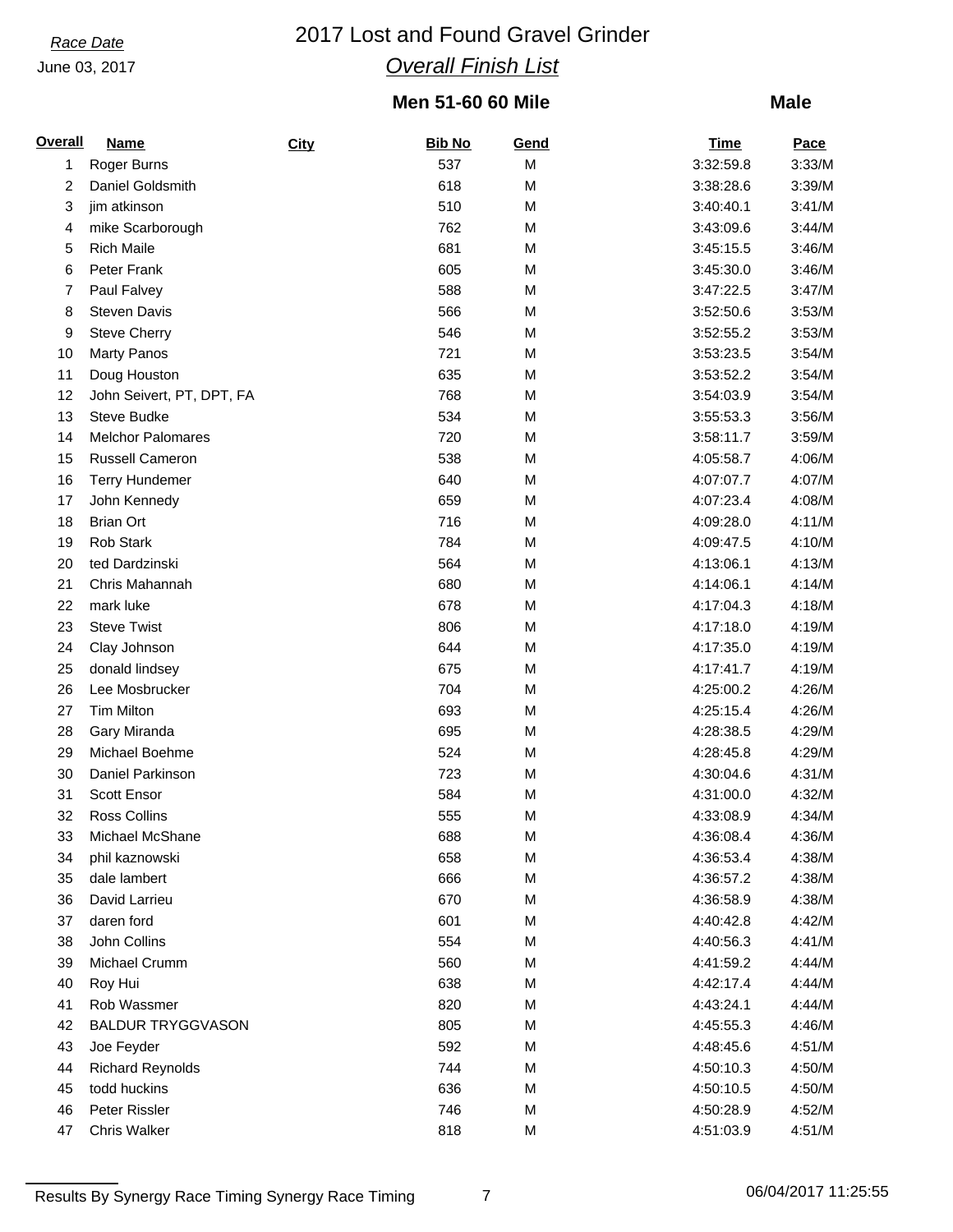# *Race Date* 2017 Lost and Found Gravel Grinder *Overall Finish List*

## **Men 51-60 60 Mile**

### **Male**

| <b>Overall</b> | <b>Name</b>             | <b>City</b>  | <b>Bib No</b> | Gend | <b>Time</b> | Pace   |
|----------------|-------------------------|--------------|---------------|------|-------------|--------|
| 48             | <b>Steve Grove</b>      |              | 620           | M    | 4:51:05.8   | 4:53/M |
| 49             | Daniel Kiefer           |              | 662           | M    | 4:53:29.1   | 4:54/M |
| 50             | Henry Pretzer           |              | 735           | M    | 4:56:01.0   | 4:58/M |
| 51             | <b>Erik Forstreuter</b> | Livermore CA | 602           | M    | 4:58:07.6   | 4:59/M |
| 52             | edgar nielsen           |              | 711           | M    | 4:59:18.8   | 5:01/M |
| 53             | Trace McMahon           |              | 687           | M    | 5:01:29.7   | 5:03/M |
| 54             | Jan Berka               |              | 517           | M    | 5:02:45.6   | 5:05/M |
| 55             | <b>Jeff VANCE</b>       |              | 812           | M    | 5:04:12.3   | 5:06/M |
| 56             | Clark Rasmussen         |              | 741           | M    | 5:04:24.8   | 5:06/M |
| 57             | <b>Daniel Parks</b>     |              | 724           | M    | 5:05:29.0   | 5:06/M |
| 58             | <b>Michael Folkers</b>  |              | 600           | M    | 5:11:00.1   | 5:13/M |
| 59             | Dennis Arnow            |              | 509           | M    | 5:12:01.8   | 5:13/M |
| 60             | <b>Mike Rath</b>        |              | 742           | M    | 5:12:08.9   | 5:13/M |
| 61             | Doug Gelatti            |              | 611           | M    | 5:13:35.0   | 5:15/M |
| 62             | Felix Riesenberg        |              | 745           | M    | 5:13:37.7   | 5:15/M |
| 63             | <b>Thomas Hicks</b>     |              | 630           | M    | 5:16:16.2   | 5:17/M |
| 64             | David Johnson           |              | 646           | M    | 5:18:07.5   | 5:20/M |
| 65             | Ken Arnett              |              | 508           | M    | 5:20:39.9   | 5:22/M |
| 66             | Jenno Morson            |              | 703           | M    | 5:24:02.8   | 5:24/M |
| 67             | Harald te Nijenhuis     |              | 799           | M    | 5:27:56.1   | 5:29/M |
| 68             | <b>Robert Shirley</b>   |              | 771           | M    | 5:28:06.7   | 5:30/M |
| 69             | Marc wiseman            |              | 827           | M    | 5:29:34.2   | 5:31/M |
| 70             | Kevin Beile             |              | 516           | M    | 5:30:25.2   | 5:33/M |
| 71             | <b>Patrick McGinnis</b> |              | 685           | M    | 5:31:38.6   | 5:34/M |
| 72             | <b>Brian Moore</b>      |              | 699           | M    | 5:39:05.1   | 5:40/M |
| 73             | Ronald Johnson          |              | 647           | M    | 5:40:07.6   | 5:42/M |
| 74             | <b>Rik Eckert</b>       |              | 580           | M    | 5:41:48.2   | 5:42/M |
| 75             | Rob Kassan              |              | 657           | M    | 6:03:48.2   | 6:05/M |
| 76             | Doug Gillespie          |              | 614           | M    | 6:10:20.8   | 6:16/M |
| 77             | Craig Bihler            |              | 520           | M    | 6:16:15.3   | 6:18/M |
| 78             | Steven Sprague          |              | 783           | M    | 6:27:43.2   | 6:30/M |
| 79             | Mark Nelson             | Denver CO    | 707           | M    | 6:33:44.0   | 6:35/M |
| 80             | <b>Samuel Hinds</b>     |              | 632           | M    | 6:51:00.4   | 6:53/M |

Results By Synergy Race Timing Synergy Race Timing 8 8 06/04/2017 11:25:56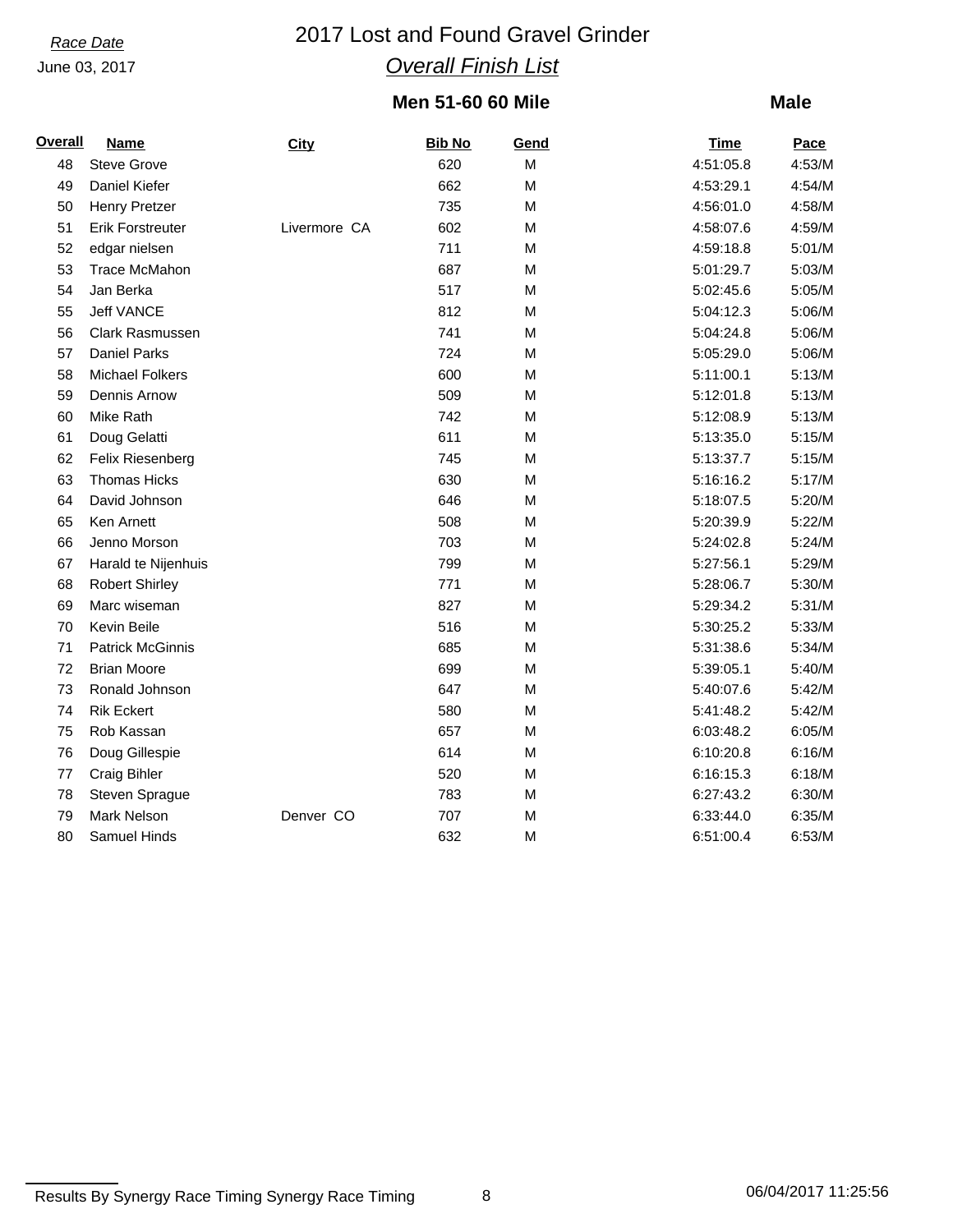# *Race Date* 2017 Lost and Found Gravel Grinder *Overall Finish List*

## **Men 61+ 60 Mile**

### **Male**

| <b>Overall</b> | Name                  | <b>City</b> | <b>Bib No</b> | Gend | <b>Time</b> | Pace   |
|----------------|-----------------------|-------------|---------------|------|-------------|--------|
| 1              | John Slavonic         |             | 779           | M    | 3:58:48.6   | 3:59/M |
| 2              | Mark Kovacic          |             | 665           | M    | 4:12:48.8   | 4:14/M |
| 3              | Stan Sanderson        |             | 760           | M    | 4:20:55.0   | 4:21/M |
| 4              | <b>Steve Russell</b>  |             | 755           | M    | 4:31:00.0   | 4:32/M |
| 5              | Anthony Smith         |             | 781           | M    | 4:32:03.0   | 4:33/M |
| 6              | Tom Beebe             |             | 514           | M    | 4:33:06.9   | 4:34/M |
| 7              | David Rossiter        |             | 752           | M    | 4:35:44.7   | 4:37/M |
| 8              | Will Uher             |             | 807           | M    | 4:36:01.8   | 4:38/M |
| 9              | Allan King            |             | 663           | M    | 4:40:17.9   | 4:40/M |
| 10             | bruce kaiser          |             | 650           | M    | 4:44:23.3   | 4:45/M |
| 11             | <b>Roland Carlsen</b> |             | 541           | M    | 4:46:04.2   | 4:48/M |
| 12             | <b>Tim Smith</b>      | Dixon CA    | 780           | M    | 4:47:56.7   | 4:49/M |
| 13             | Stephen Noland        |             | 713           | M    | 4:50:25.7   | 4:53/M |
| 14             | mike trowbridge       |             | 804           | M    | 4:50:39.9   | 4:52/M |
| 15             | <b>Byron Fountain</b> |             | 603           | M    | 4:56:08.9   | 4:58/M |
| 16             | Dan Nelson            |             | 708           | M    | 5:08:04.0   | 5:09/M |
| 17             | <b>Charles Wirtz</b>  |             | 826           | M    | 5:09:05.6   | 5:10/M |
| 18             | Steven Pape           |             | 722           | M    | 5:13:57.0   | 5:15/M |
| 19             | Jim de la Riva        |             | 569           | M    | 5:13:58.7   | 5:15/M |
| 20             | <b>Charles Branch</b> |             | 527           | M    | 5:19:47.6   | 5:20/M |
| 21             | <b>Bruce Bundy</b>    |             | 536           | M    | 5:27:49.5   | 5:28/M |
| 22             | <b>Scott Davis</b>    |             | 567           | M    | 5:32:03.4   | 5:34/M |
| 23             | Dave Patterson        |             | 726           | M    | 5:37:54.1   | 5:39/M |
| 24             | mario musto           |             | 706           | M    | 5:39:54.5   | 5:41/M |
| 25             | Rod McCollough        |             | 684           | M    | 5:40:23.4   | 5:42/M |
| 26             | Hugh Janney           |             | 641           | M    | 5:44:28.0   | 5:46/M |
| 27             | Dana Fenimore         |             | 590           | M    | 6:15:41.9   | 6:17/M |
| 28             | Jim Thompson          |             | 801           | M    | 6:41:34.6   | 6:43/M |

Results By Synergy Race Timing Synergy Race Timing 9 06/04/2017 11:25:57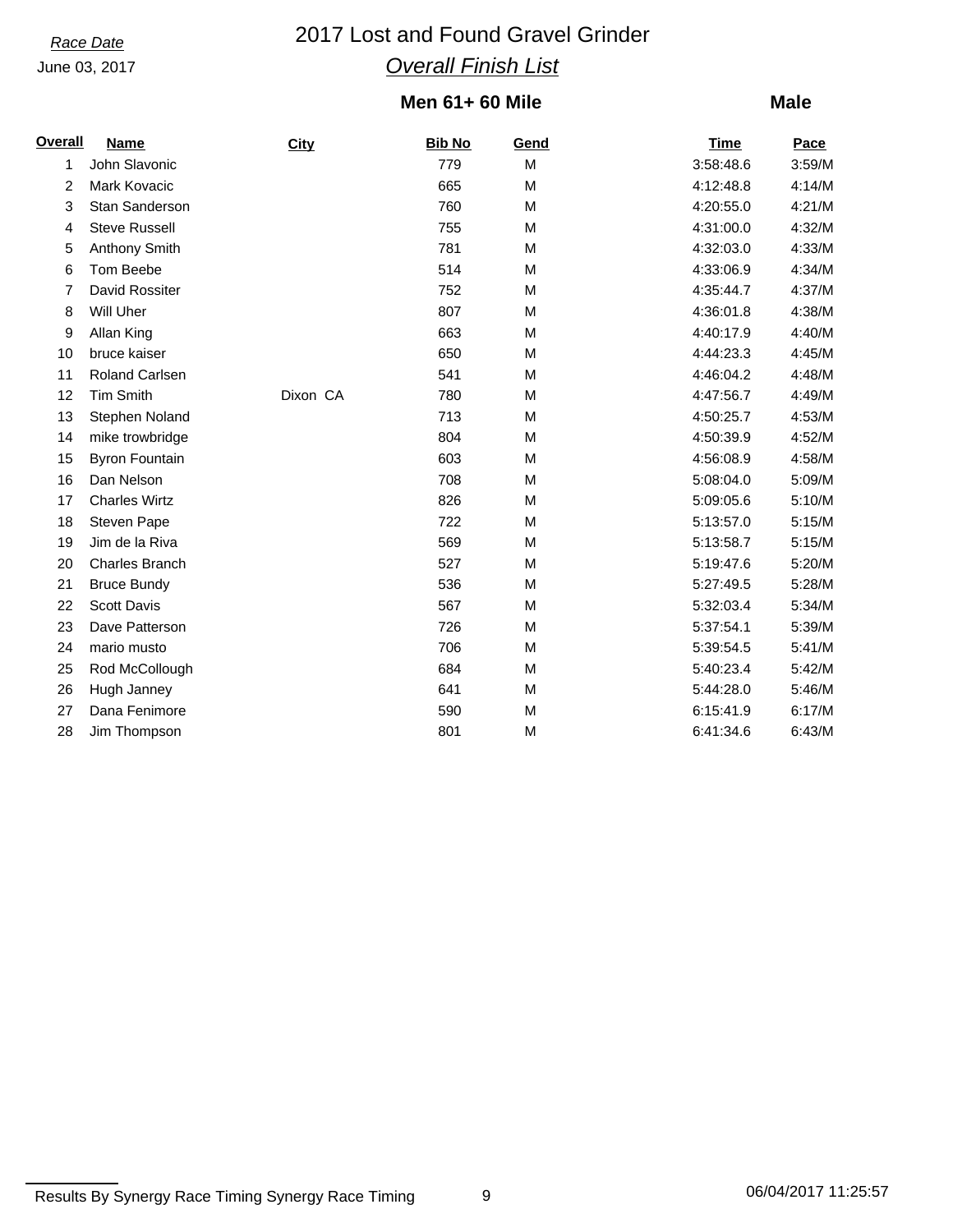# *Race Date* 2017 Lost and Found Gravel Grinder *Overall Finish List*

# **Women 30 & Under 60 Mile**

### **Female**

| Overall | <b>Name</b>    | <b>City</b> | <b>Bib No</b> | Gend | Time      | Pace   |
|---------|----------------|-------------|---------------|------|-----------|--------|
|         | Ann Piersall   |             | 732           |      | 4:15:28.0 | 4:17/M |
|         | Dana Ludington |             | 677           | F    | 4:18:07.3 | 4:19/M |
| 3       | Remy Hitt      |             | 633           |      | 4:24:27.4 | 4:26/M |
| 4       | Leslie Pace    |             | 718           | F    | 5:20:06.4 | 5:21/M |
| 5       | Lacy Brown     |             | 532           |      | 5:29:01.6 | 5:31/M |
|         | Jessica Chan   |             | 545           |      | 5:31:09.7 | 5:33/M |

Results By Synergy Race Timing Synergy Race Timing 10 10 10 06/04/2017 11:25:57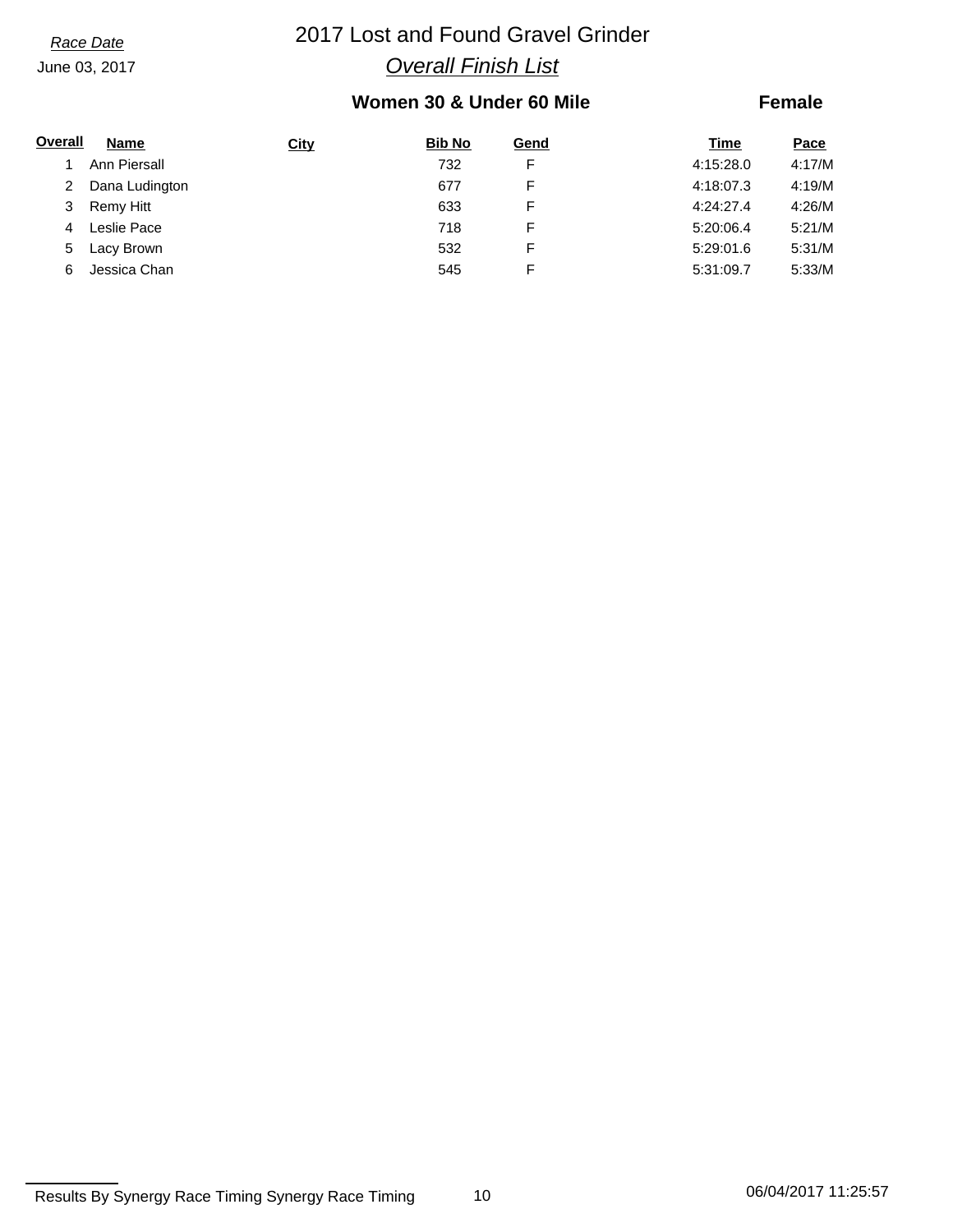# *Race Date* 2017 Lost and Found Gravel Grinder *Overall Finish List*

## **Women 31-40 60 Mile**

## **Female**

| Name             | <b>City</b> | <b>Bib No</b> | Gend | Time      | <b>Pace</b> |
|------------------|-------------|---------------|------|-----------|-------------|
| Kristin Drumm    |             | 577           | F    | 3:59:18.3 | 4:00/M      |
| Ivy Young        |             | 832           | F    | 4:28:41.9 | 4:29/M      |
| Kelly Miller     |             | 691           | F    | 4:29:58.4 | 4:31/M      |
| Ali Yates        |             | 829           | F    | 4:31:15.3 | 4:33/M      |
| Kate McGrogan    |             | 686           | F    | 4:32:58.3 | 4:35/M      |
| Angie Blaikie    |             | 521           | F    | 4:44:16.9 | 4:46/M      |
| Rebecca Hatt     |             | 626           | F    | 4:52:53.3 | 4:54/M      |
| Shaney Emerson   |             | 583           | F    | 4:53:58.8 | 4:55/M      |
| Sarah Pittiglio  |             | 734           | F    | 4:56:25.5 | 4:57/M      |
| megan sands      |             | 761           | F    | 4:58:37.1 | 4:59/M      |
| Stephanie Kaplan |             | 654           | F    | 4:58:42.0 | 4:59/M      |
| Laurie Stark     |             | 785           | F    | 5:41:06.4 | 5:42/M      |
| Ashley Levien    |             | 674           | F    | 5:43:57.7 | 5:46/M      |
| Theresa Zaro     |             | 835           | F    | 5:47:12.5 | 5:48/M      |
| Jenn Chan        |             | 544           | F    | 5:48:02.9 | 5:50/M      |
| Jennifer Keyser  |             | 661           | F    | 6:25:12.7 | 6:27/M      |
|                  |             |               |      |           |             |

Results By Synergy Race Timing Synergy Race Timing 11 11 11 10 106/04/2017 11:25:57